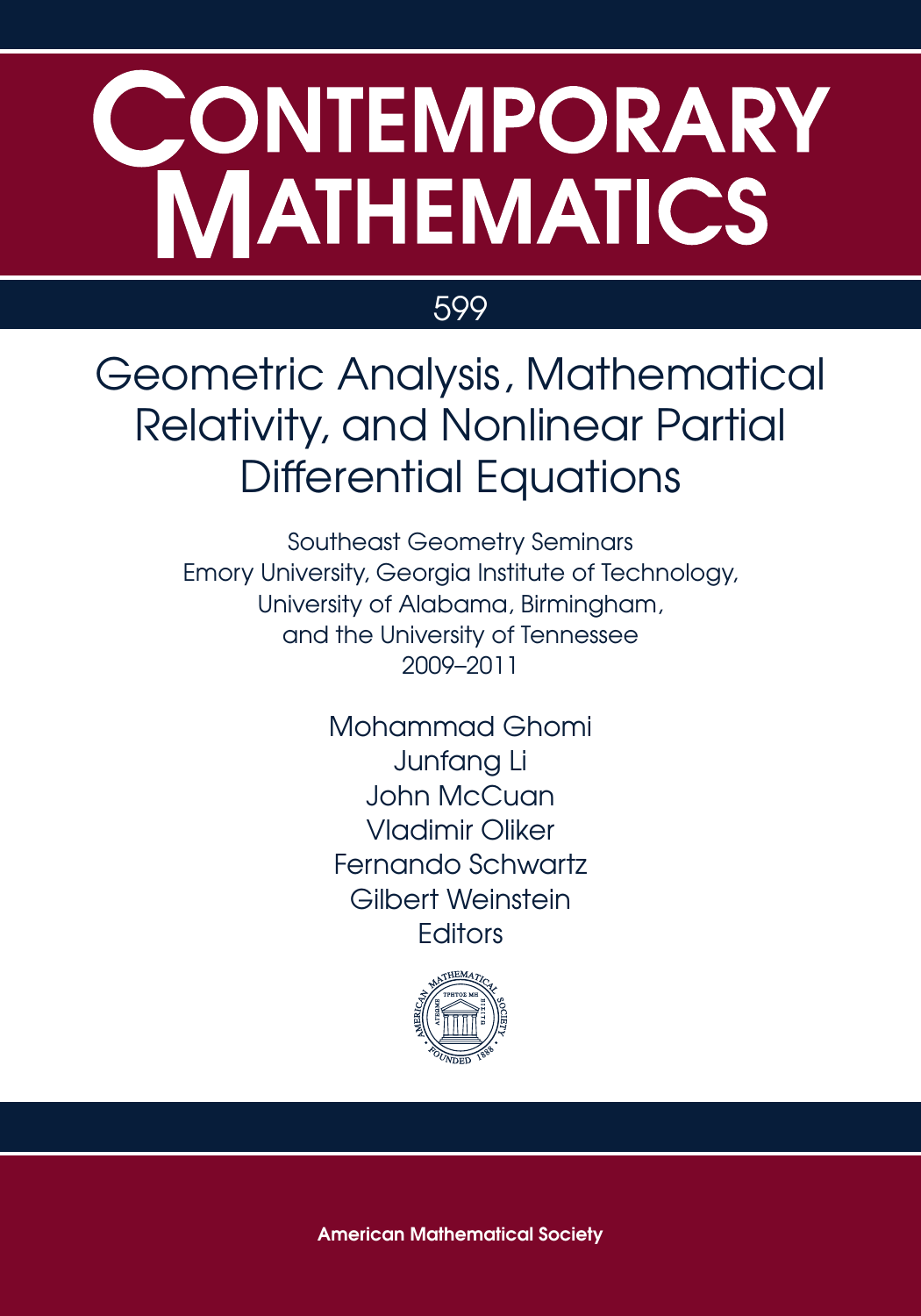Geometric Analysis, Mathematical Relativity, and Nonlinear Partial Differential Equations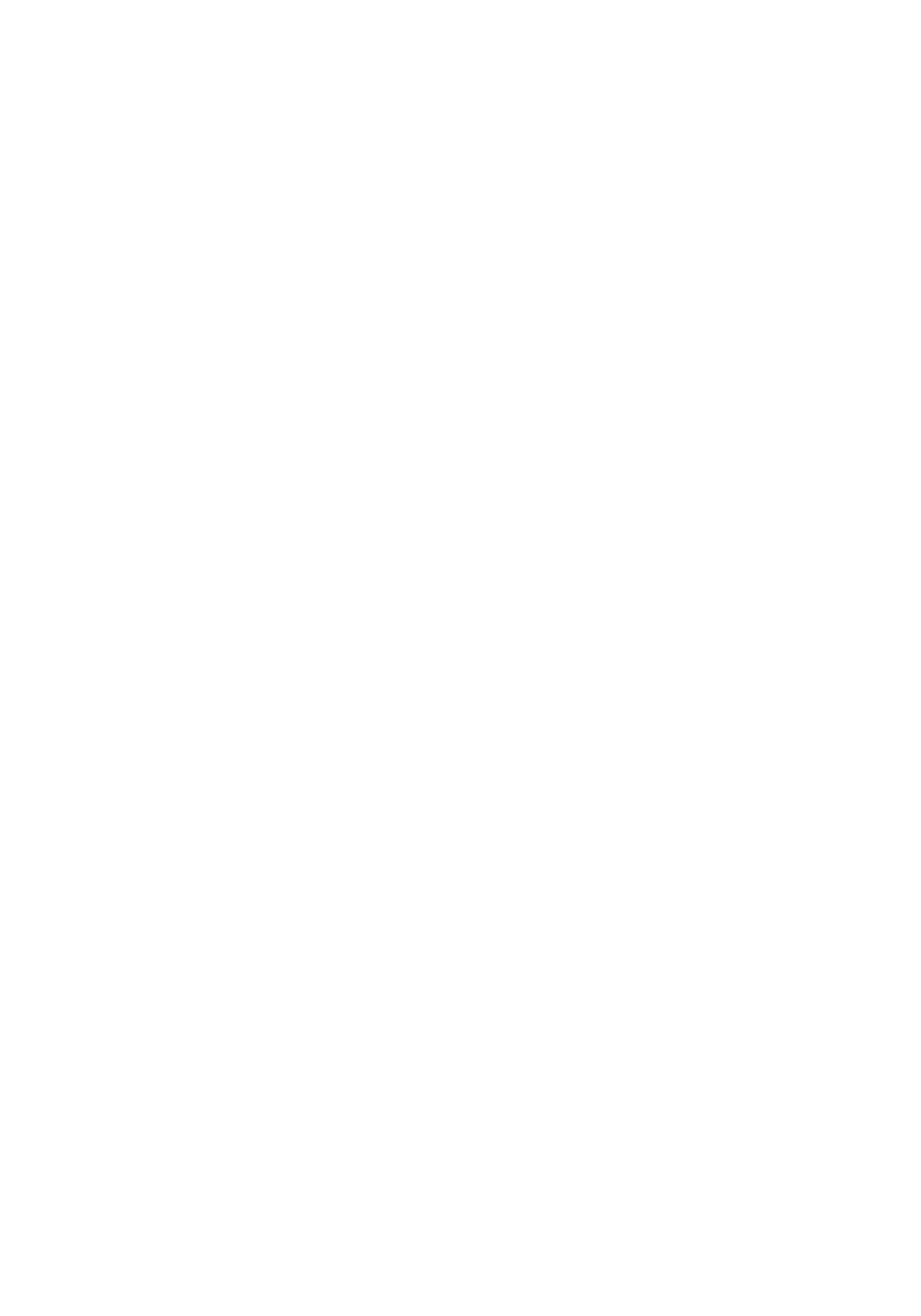# **CONTEMPORARY<br>MATHEMATICS**

599

## Geometric Analysis, Mathematical Relativity, and Nonlinear Partial Differential Equations

Southeast Geometry Seminars Emory University, Georgia Institute of Technology, University of Alabama, Birmingham, and the University of Tennessee 2009–2011

> Mohammad Ghomi Junfang Li John McCuan Vladimir Oliker Fernando Schwartz Gilbert Weinstein **Editors**



American Mathematical Society Providence, Rhode Island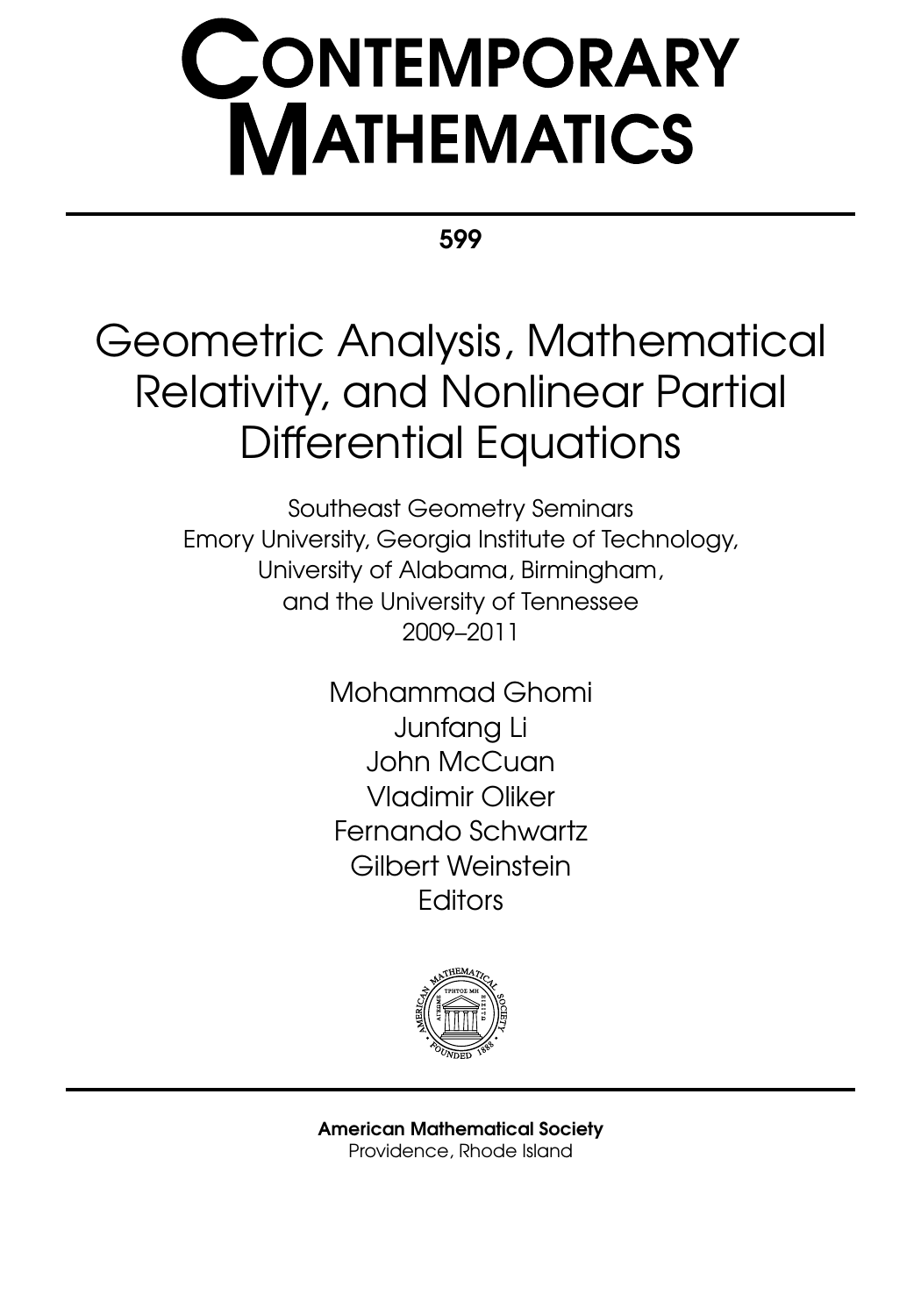#### **EDITORIAL COMMITTEE**

Dennis DeTurck, Managing Editor

Michael Loss Kailash Misra Martin J. Strauss

2010 Mathematics Subject Classification. Primary 53Cxx, 58Jxx, 32V05, 32V20, 44A12, 52A20, 35F21, 49L25, 76D45, 49Q10; Secondary 47G10.

#### **Library of Congress Cataloging-in-Publication Data**

Southeast Geometry Seminar (15th : 2009 : University of Alabama at Birmingham)

Geometric analysis, mathematical relativity, and nonlinear partial differential equations : Southeast Geometry Seminars, 2009-2011, Emory University, Georgia Institute of Technology, University of Alabama, Birmingham, University of Tennessee / Mohammad Ghomi, Junfang Li, John McCuan, Vladimir Oliker, Fernando Schwartz, Gilbert Weinstein, editors.

pages cm – (Contemporary mathematics ; volume 599)

"Proceedings of the Southeast Geometry Seminar for the meetings that took place between the Fall of 2009 and the Fall of 2011. The one-day events were held bi-annually, and their location rotated among four hosting institutions: Emory University, Georgia Institute of Technology, University of Alabama Birmingham, and the University of Tennessee."

Includes bibliographical references.

ISBN 978-0-8218-9149-0 (alk. paper)

1. Global differential geometry—Congresses. 2. Differential operators—Congresses. 3. CR submanifolds—Congresses. I. Ghomi, Mohammad, 1969– II. Title.

QA670.S68 2009  $516.3'$ 62–dc23 2013013611

Contemporary Mathematics ISSN: 0271-4132 (print); ISSN: 1098-3627 (online) DOI: <http://dx.doi.org/10.1090/conm/599>

**Copying and reprinting.** Material in this book may be reproduced by any means for educational and scientific purposes without fee or permission with the exception of reproduction by services that collect fees for delivery of documents and provided that the customary acknowledgment of the source is given. This consent does not extend to other kinds of copying for general distribution, for advertising or promotional purposes, or for resale. Requests for permission for commercial use of material should be addressed to the Acquisitions Department, American Mathematical Society, 201 Charles Street, Providence, Rhode Island 02904-2294, USA. Requests can also be made by e-mail to reprint-permission@ams.org.

Excluded from these provisions is material in articles for which the author holds copyright. In such cases, requests for permission to use or reprint should be addressed directly to the author(s). (Copyright ownership is indicated in the notice in the lower right-hand corner of the first page of each article.)

-c 2013 by the American Mathematical Society. All rights reserved.

The American Mathematical Society retains all rights

except those granted to the United States Government.

Copyright of individual articles may revert to the public domain 28 years

after publication. Contact the AMS for copyright status of individual articles.

Printed in the United States of America.

- ∞ The paper used in this book is acid-free and falls within the guidelines established to ensure permanence and durability.

Visit the AMS home page at http://www.ams.org/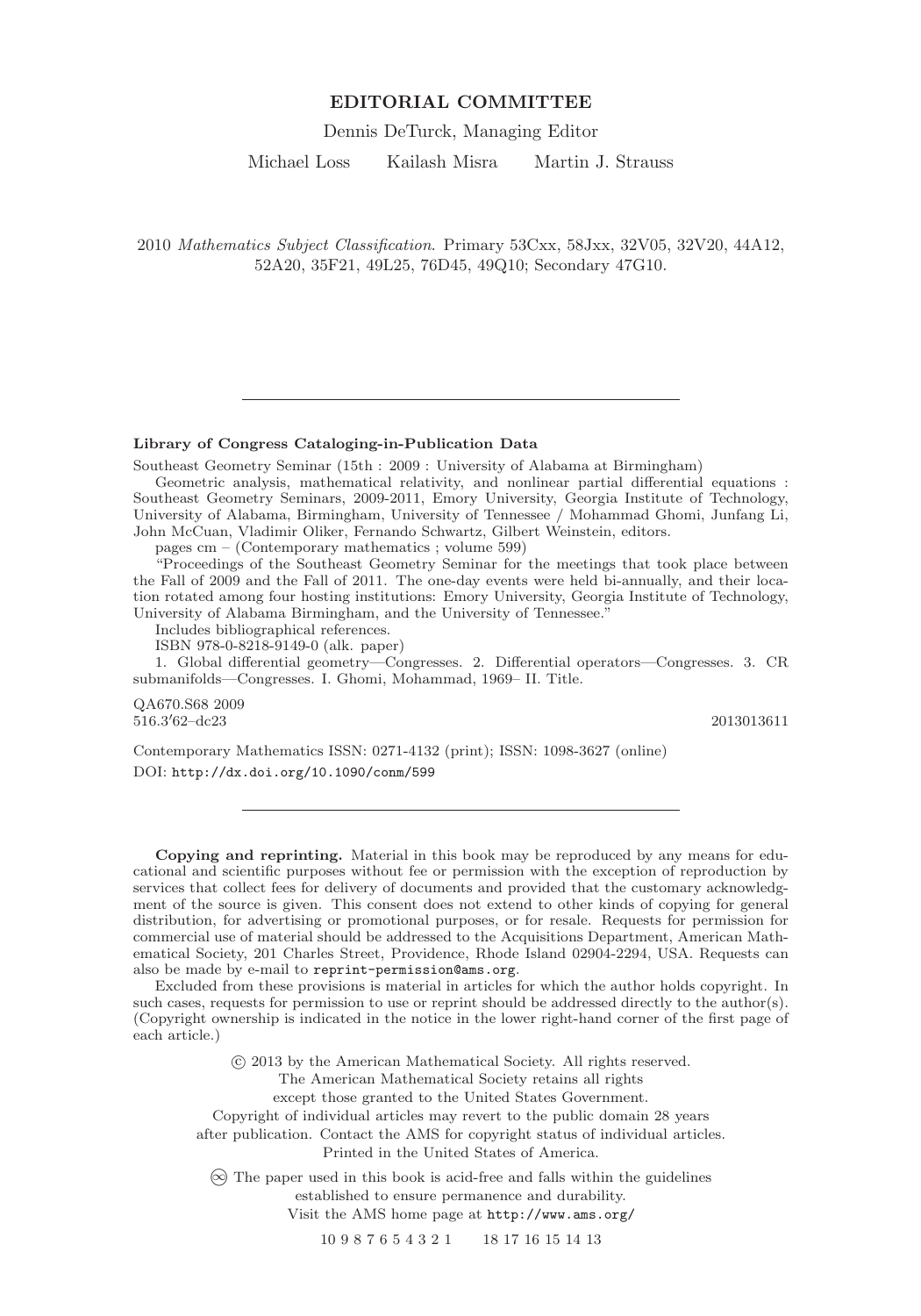#### **Contents**

| Preface                                                                                                                                | vii          |
|----------------------------------------------------------------------------------------------------------------------------------------|--------------|
| On Dark Matter, Spiral Galaxies, and the Axioms of General Relativity<br><b>HUBERT BRAY</b>                                            | $\mathbf{1}$ |
| Embedded Three-dimensional CR Manifolds and the Non-negativity of Paneitz<br>Operators<br>SAGUN CHANILLO, HUNG-LIN CHIU, and PAUL YANG | 65           |
| Aubry Sets, Hamilton-Jacobi Equations, and Mañé Conjecture<br>ALESSIO FIGALLI and LUDOVIC RIFFORD                                      | 83           |
| Minimal Surfaces and Eigenvalue Problems<br>AILANA FRASER and RICHARD SCHOEN                                                           | 105          |
| On the Maximal Measure of Sections of the $n$ -cube<br>HERMANN KÖNIG and ALEXANDER KOLDOBSKY                                           | 123          |
| Extremities of Stability for Pendant Drops<br>JOHN MCCUAN                                                                              | 157          |
| On the Funk-Radon-Helgason Inversion Method in Integral Geometry<br><b>BORIS RUBIN</b>                                                 | 175          |
| Inequalities for the ADM-mass and Capacity of Asymptotically Flat Manifolds<br>with Minimal Boundary                                   |              |
| FERNANDO SCHWARTZ<br>Bounded Extrinsic Curvature of Subsets of Metric Spaces                                                           | 199          |
| <b>JEREMY WONG</b>                                                                                                                     | 213          |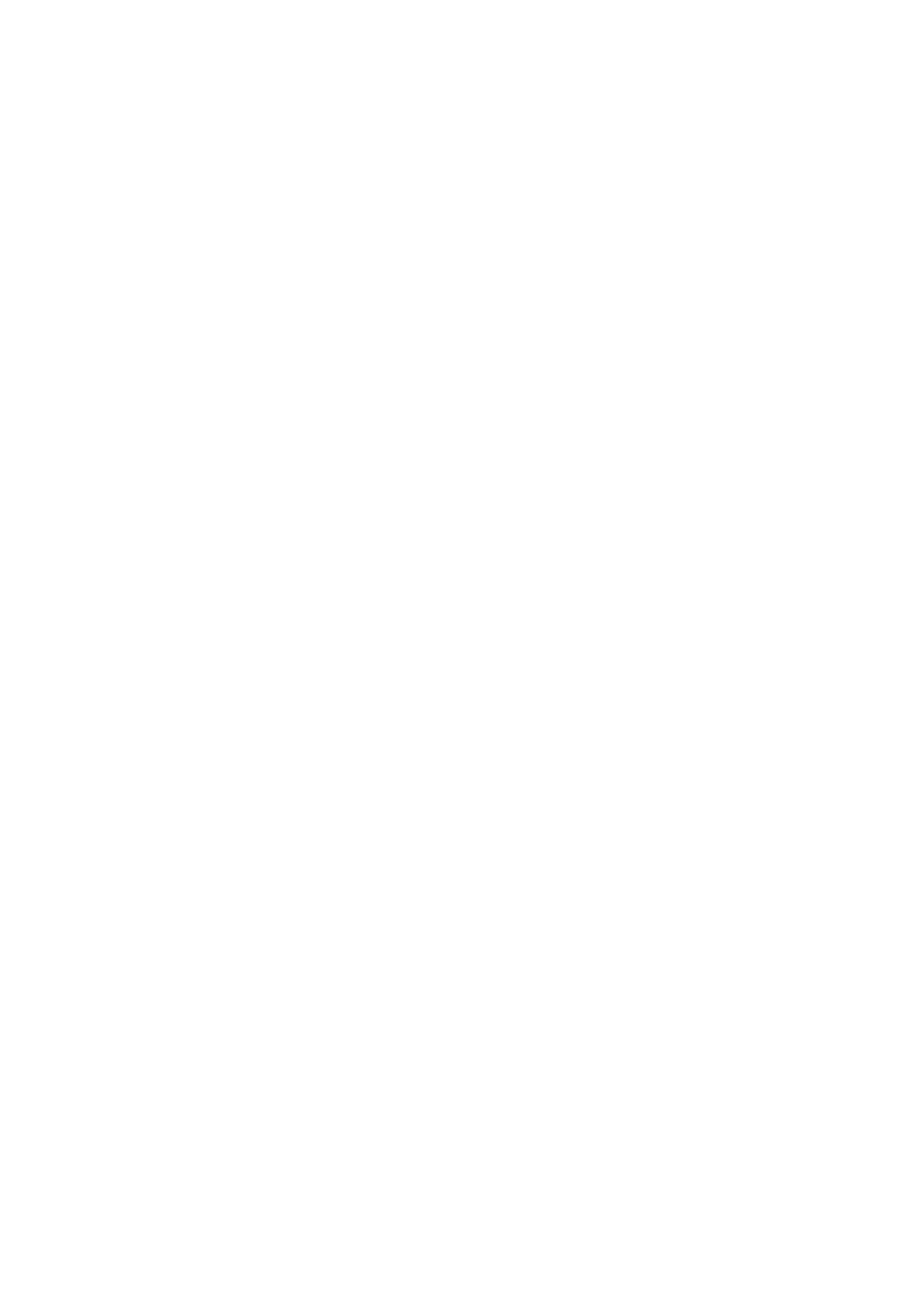#### **Preface**

This volume presents the proceedings of the Southeast Geometry Seminar for the meetings that took place between the Fall of 2009 and the Fall of 2011. The one-day events were held bi-annually, and their location was rotated among four hosting institutions: Emory University, Georgia Institute of Technology, University of Alabama Birmingham, and the University of Tennessee.

The conference series has been running continuously since the spring of 2002. During this period, the meetings grew from a dozen participants to about 30 participants during the last meetings. The conference attracts researchers and students working in Geometric Analysis and related fields. The original rationale for the series was that since geometric analysis research groups in the region are typically small, short and frequent meetings which are accessible by road travel would foster collaboration and help these groups grow and attract students.

Topics for the conference series include geometric analysis and related fields, in particular, nonlinear partial differential equations, general relativity, and geometric topology. Geometric analysis has seen several major developments in the last two decades. Among these are a number of important breakthroughs, such as the global stability of Minkowski spacetime and Perelman's work on Hamilton's Ricci flow. These developments have generated a lot of activity, pushing the discipline forward. The field also has numerous applications outside geometry in many diverse fields, such as general relativity, quantum field theory, capillarity, topology, optics, microbiology, and image processing. The area holds the promise of many more exciting developments in the next few years.

The Southeast Geometry Seminar received financial support from the National Science Foundation (grant DMS-0940878). The organizational assistance provided by the hosting institutions, and in particular by the grant administrator, Ms. Cheryl Logan at the University of Alabama, was also essential for its success.

> Fernando Schwartz Knoxville, TN March 2013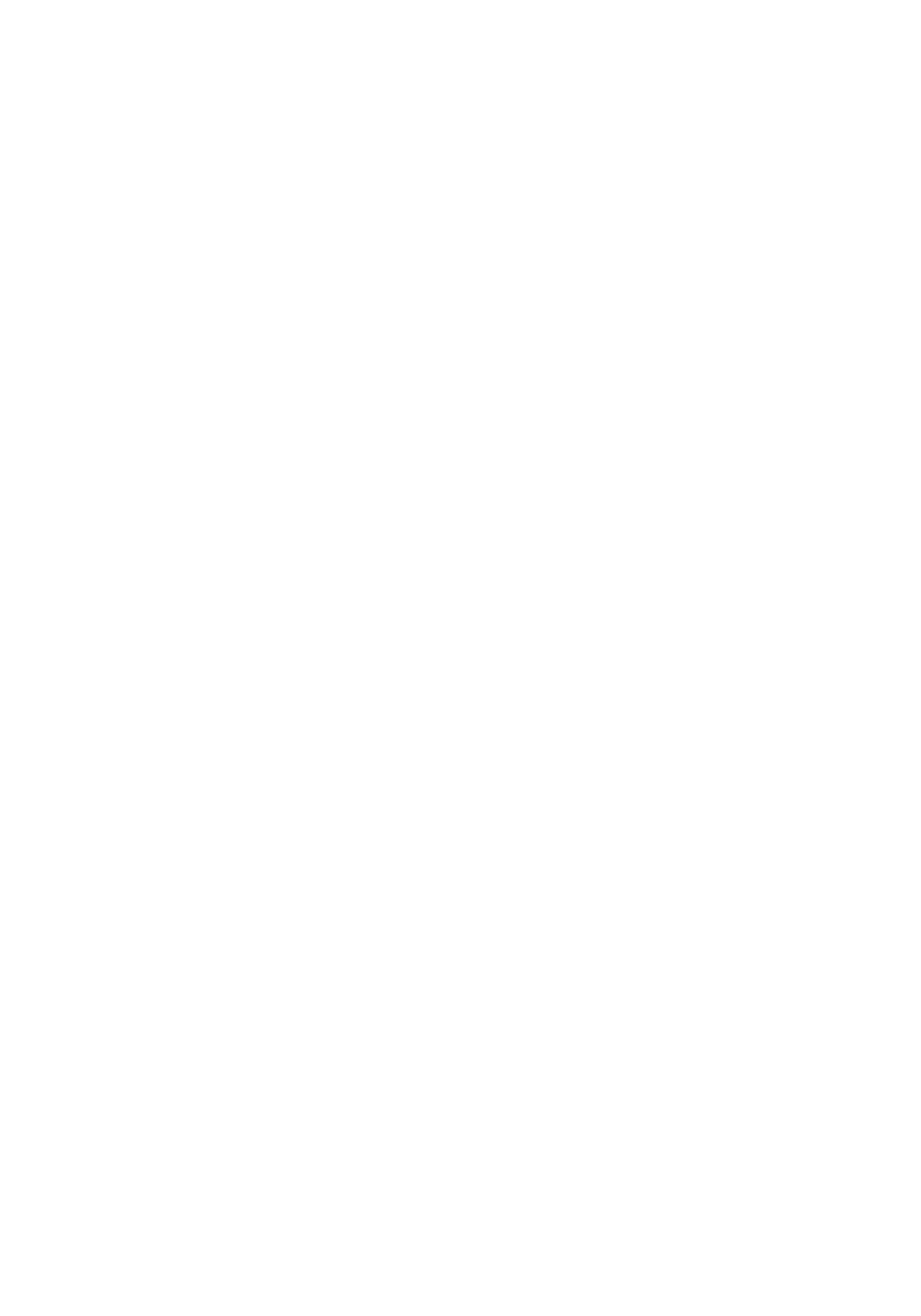#### **Selected Published Titles in This Series**

- 599 **Mohammad Ghomi, Junfang Li, John McCuan, Vladimir Oliker, Fernando Schwartz, and Gilbert Weinstein, Editors,** Geometric Analysis, Mathematical Relativity, and Nonlinear Partial Differential Equations, 2013
- 598 **Eric Todd Quinto, Fulton Gonzalez, and Jens Gerlach Christensen, Editors,** Geometric Analysis and Integral Geometry, 2013
- 592 **Arkady Berenstein and Vladimir Retakh, Editors,** Noncommutative Birational Geometry, Representations and Combinatorics, 2013
- 590 Ursula Hamenstädt, Alan W. Reid, Rubí Rodríguez, Steffen Rohde, **and Michael Wolf, Editors,** In the Tradition of Ahlfors-Bers, VI, 2013
- 588 **David A. Bader, Henning Meyerhenke, Peter Sanders, and Dorothea Wagner, Editors,** Graph Partitioning and Graph Clustering, 2013
- 587 **Wai Kiu Chan, Lenny Fukshansky, Rainer Schulze-Pillot, and Jeffrey D. Vaaler, Editors,** Diophantine Methods, Lattices, and Arithmetic Theory of Quadratic Forms, 2013
- 586 **Jichun Li, Hongtao Yang, and Eric Machorro, Editors,** Recent Advances in Scientific Computing and Applications, 2013
- 585 **Nicol´as Andruskiewitsch, Juan Cuadra, and Blas Torrecillas, Editors,** Hopf Algebras and Tensor Categories, 2013
- 584 **Clara L. Aldana, Maxim Braverman, Bruno Iochum, and Carolina Neira** Jiménez, Editors, Analysis, Geometry and Quantum Field Theory, 2012
- 583 **Sam Evens, Michael Gekhtman, Brian C. Hall, Xiaobo Liu, and Claudia Polini, Editors,** Mathematical Aspects of Quantization, 2012
- 582 **Benjamin Fine, Delaram Kahrobaei, and Gerhard Rosenberger, Editors,** Computational and Combinatorial Group Theory and Cryptography, 2012
- 581 **Andrea R. Nahmod, Christopher D. Sogge, Xiaoyi Zhang, and Shijun Zheng, Editors,** Recent Advances in Harmonic Analysis and Partial Differential Equations, 2012
- 580 **Chris Athorne, Diane Maclagan, and Ian Strachan, Editors,** Tropical Geometry and Integrable Systems, 2012
- 579 **Michel Lavrauw, Gary L. Mullen, Svetla Nikova, Daniel Panario, and Leo Storme, Editors,** Theory and Applications of Finite Fields, 2012
- 578 **G. L´opez Lagomasino,** Recent Advances in Orthogonal Polynomials, Special Functions, and Their Applications, 2012
- 577 **Habib Ammari, Yves Capdeboscq, and Hyeonbae Kang, Editors,** Multi-Scale and High-Contrast PDE, 2012
- 576 **Lutz Str¨ungmann, Manfred Droste, L´aszl´o Fuchs, and Katrin Tent, Editors,** Groups and Model Theory, 2012
- 575 **Yunping Jiang and Sudeb Mitra, Editors,** Quasiconformal Mappings, Riemann Surfaces, and Teichmüller Spaces, 2012
- 574 **Yves Aubry, Christophe Ritzenthaler, and Alexey Zykin, Editors,** Arithmetic, Geometry, Cryptography and Coding Theory, 2012
- 573 **Francis Bonahon, Robert L. Devaney, Frederick P. Gardiner, and Dragomir Šarić, Editors,** Conformal Dynamics and Hyperbolic Geometry, 2012
- 572 Mika Seppälä and Emil Volcheck, Editors, Computational Algebraic and Analytic Geometry, 2012
- 571 **Jos´e Ignacio Burgos Gil, Rob de Jeu, James D. Lewis, Juan Carlos Naranjo, Wayne Raskind, and Xavier Xarles, Editors,** Regulators, 2012
- 570 **Joaquín Pérez and José A. Gálvez, Editors,** Geometric Analysis, 2012
- 569 **Victor Goryunov, Kevin Houston, and Roberta Wik-Atique, Editors,** Real and Complex Singularities, 2012

For a complete list of titles in this series, visit the AMS Bookstore at **www.ams.org/bookstore/conmseries/**.